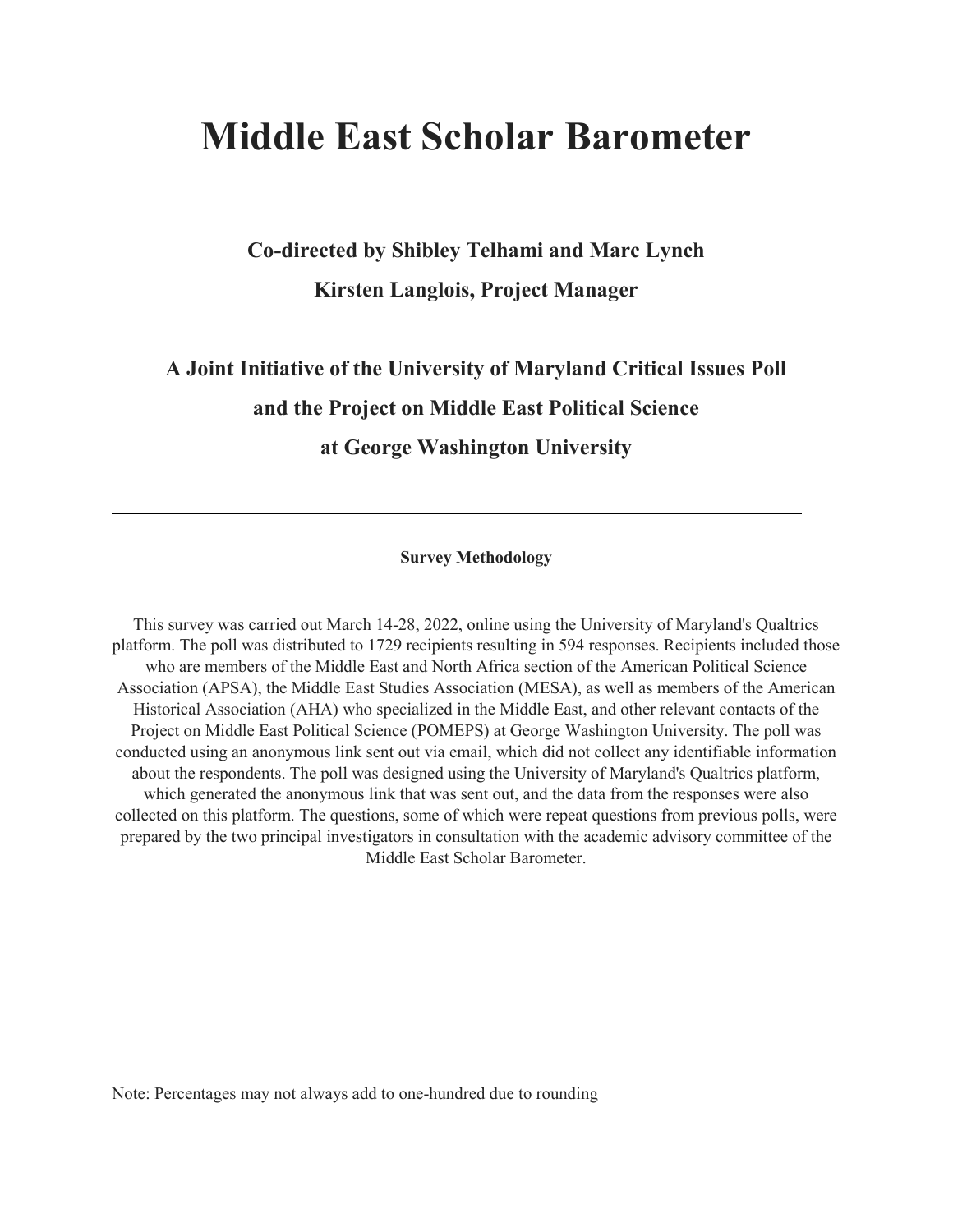#### **Middle East Scholars Poll**

Dear Colleague,

We would like to invite you to take this brief scholars' survey on Middle East politics (Middle East Scholar Barometer). As you may recall, we conducted the first round of these surveys in February 2021 and the second survey in September 2021. This is the third survey, which repeats some of the same questions so we can track shifts over time, as well as some new, timely questions. We kept it short so that the survey should take around 5-7 minutes to complete. Please note that we will make no effort to sell anything to you, your answers will remain confidential, and you will remain anonymous. We will also share the final aggregate results with you. If at any time you find that you do not want to answer a question, feel free to skip it and move on to the next one. Thank you in advance!

Best,

| <b>Marc Lynch</b>                                | <b>Shibley Telhami</b>                           |
|--------------------------------------------------|--------------------------------------------------|
| Professor of Political Science and International | Anwar Sadat Professor for Peace and              |
| Affairs                                          | Development                                      |
| Director, Project on Middle East Political       | Director, University of Maryland Critical Issues |
| Science (POMEPS)                                 | Poll                                             |

#### **Questions:**

1A. This research is being conducted by Dr. Shibley Telhami at the University of Maryland, College Park and Dr. Marc Lynch at George Washington University. We are inviting you to participate in this research project because you are a scholar focusing on the Middle East and North Africa. The purpose of this research project is to gauge expert opinions on Middle East politics.

Below you will find a series of questions on Middle East politics, followed by demographic questions, that should only take you five minutes to complete. As this survey is being conducted using an anonymous link, no identifiable information about you will be collected.

Any potential loss of confidentiality will be minimized by not collecting your email address (through the use of an anonymous link) or any other information that can allow you to be identified. The data from this survey will be securely stored in the principal investigator's password protected accounts.

If we write a report or article about this research project, your identity will be protected to the maximum extent possible. Should you need to reach us for any reason regarding this survey, please contact us at sadat@umd.edu

If you have questions about your rights as a research participant, please contact the University of Maryland Institutional Review Board at [irb@umd.edu.](mailto:irb@umd.edu)

Your participation in this research is completely voluntary. You may choose not to take part at all. If you decide to participate in this research, you may stop participating at any time. By consenting below, you indicate that you are at least 18 years of age.

I acknowledge that I have read the information about the survey above and I give my consent in order to participate: **[FORCE RESPONSE]**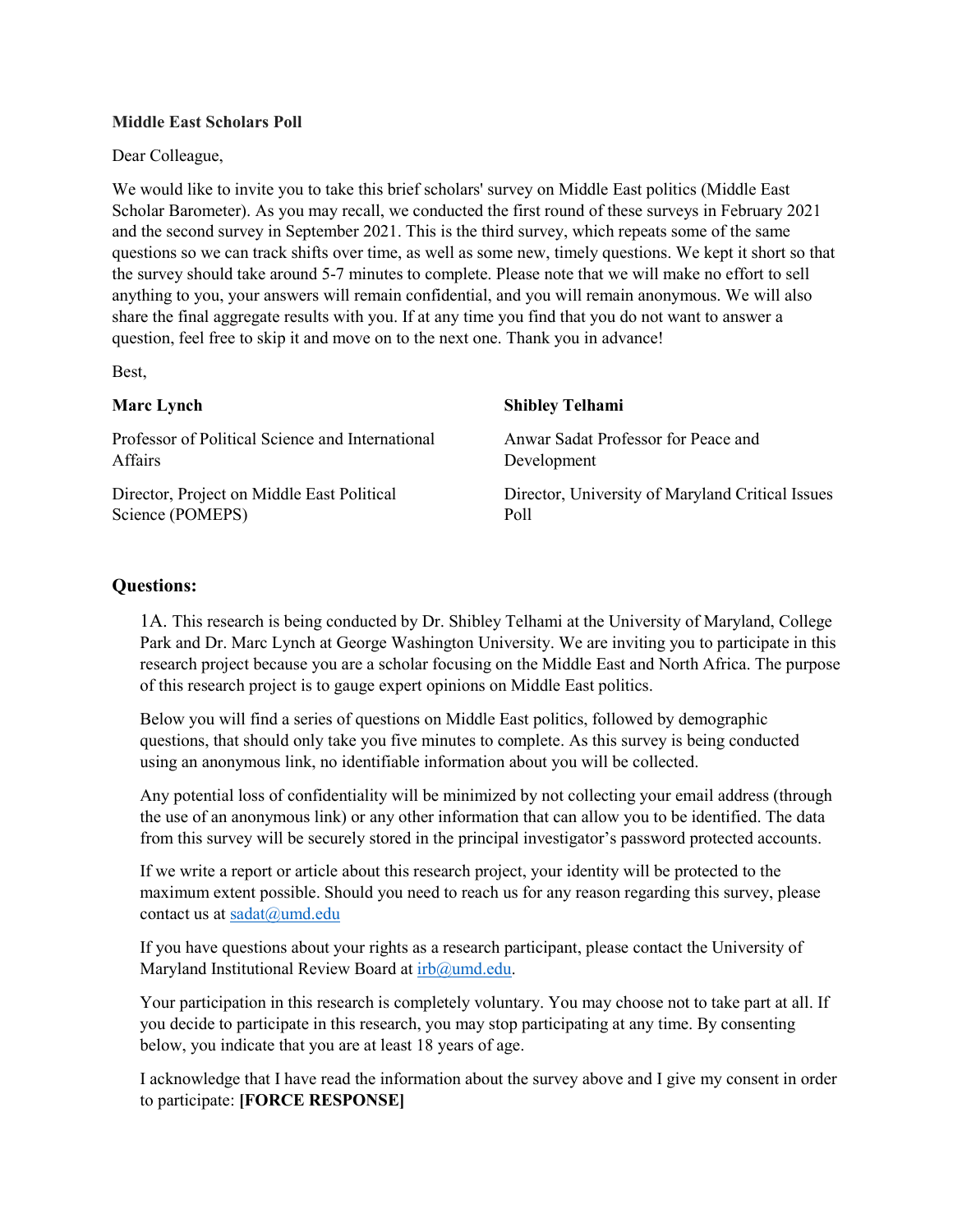|                                                                   | <b>Total</b> |
|-------------------------------------------------------------------|--------------|
| a) I consent                                                      | $99.7\%$     |
| b) I do not consent (if you selected this option, please exit the |              |
| survey now)                                                       |              |

1. Will the Ukraine crisis have any consequences for the future influence of the following parties in the Middle East?

|          | Increase | <b>Decrease</b> | No impact |
|----------|----------|-----------------|-----------|
| Russia   | 33%      | 58%             | 9%        |
| China    | 63       | 5               | 32        |
| The U.S. | 40       | 26              | 34        |
| The E.U. | 38       | 24              | 38        |

2. How will the ongoing Ukraine crisis affect U.S. alliances with the following countries, if at all?

|              | <b>Strengthen them</b> | <b>Weaken them</b> | No impact |
|--------------|------------------------|--------------------|-----------|
| Qatar        | 50%                    | 10%                | 41%       |
| The UAE      | 30                     | 36                 | 34        |
| Turkey       | 61                     | 15                 | 24        |
| Saudi Arabia | 31                     | 36                 | 34        |
| Israel       | 28                     | 16                 | 56        |

3. Does the current Ukraine crisis increase, decrease, or make no difference to the likelihood of the successful negotiation and implementation of the U.S. return to the Joint Comprehensive Plan of Action (JCPOA)?

| a) Increase           | 32% |
|-----------------------|-----|
| b) Decrease           |     |
| c) Make no difference | 26  |

#### 4. Would the U.S. returning to the JCPOA as it currently stands: **[RANDOMIZE]**

| a) | Make it less likely Iran gets a nuclear weapon in the next ten<br>years?                             | 67% |
|----|------------------------------------------------------------------------------------------------------|-----|
| b) | Make it more likely Iran gets a nuclear weapon in the next ten<br>years?                             |     |
| C) | Make no real difference to the likelihood of Iran getting a<br>nuclear weapon in the next ten years? | 28  |

5. How would you describe Biden's overall Middle East policy compared to the previous administration?

| a) Much better     | 12% |
|--------------------|-----|
| b) Somewhat better |     |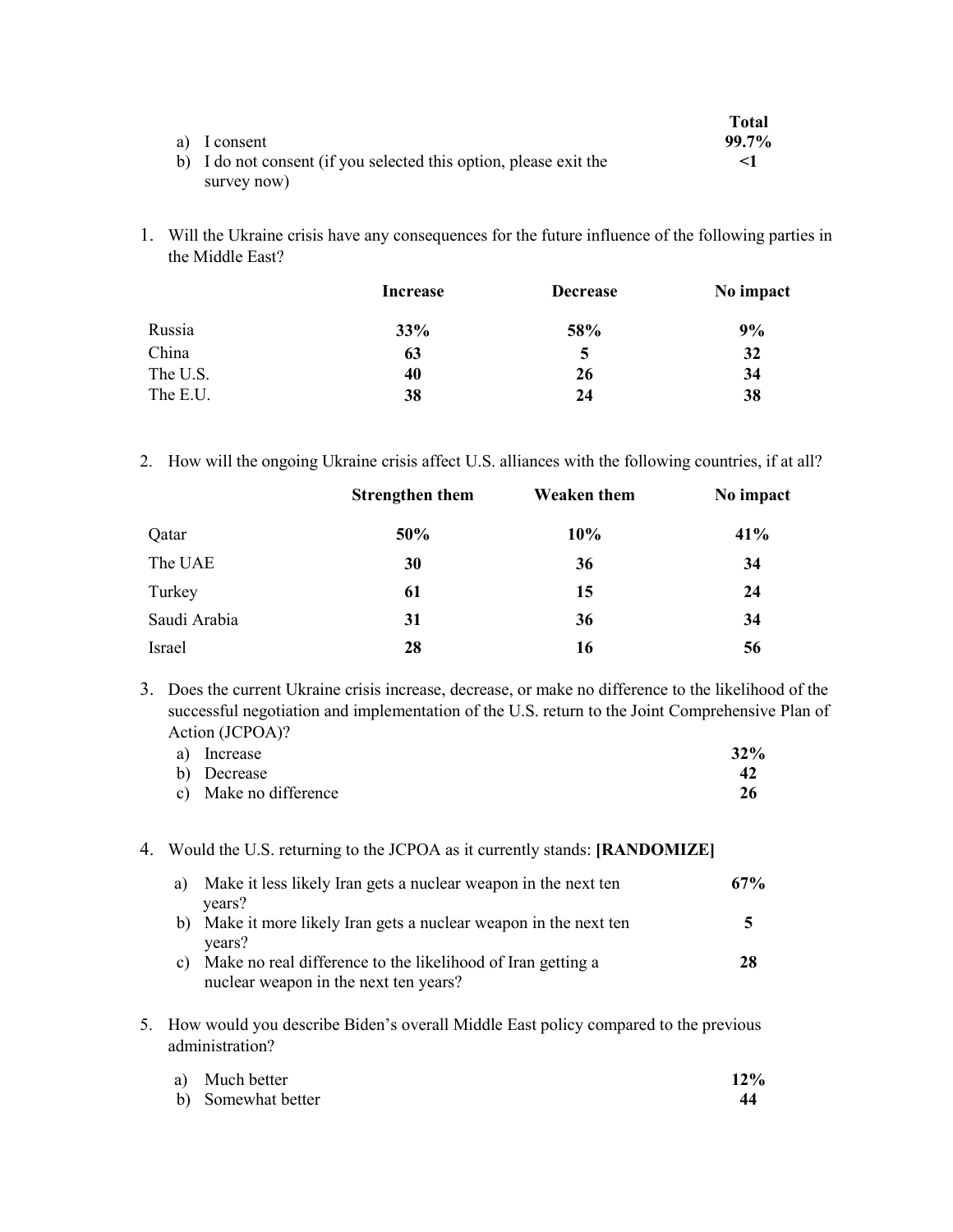| c) Not significantly changed |  |
|------------------------------|--|
| d) Somewhat worse            |  |
| e) Much worse                |  |

6. How would you describe your assessment of Biden's policy on the following Middle East issues?

|                                         | <b>Very</b><br>favorable | Somewhat<br>favorable | <b>Neither</b><br>favorable or<br>unfavorable | Somewhat<br>unfavorable | Verv<br>unfavorable     |
|-----------------------------------------|--------------------------|-----------------------|-----------------------------------------------|-------------------------|-------------------------|
| Advancing Israeli-<br>Palestinian peace | $1\%$                    | 6%                    | 46%                                           | 24%                     | 24%                     |
| The Iran Nuclear<br>deal                | 10                       | 58                    | 16                                            | 11                      | $\overline{\mathbf{4}}$ |
| The Yemen<br>conflict                   | 1                        | 15                    | 37                                            | 25                      | 23                      |
| The Syrian<br>conflict                  | $\leq$ 1                 | 6                     | 50                                            | 27                      | 17                      |
| Human rights                            |                          | 23                    | 36                                            | 23                      | 17                      |

7. How would you describe your assessment of Biden's handling of relations with the following?

|                          | <b>Very</b><br>favorable | Somewhat<br>favorable | <b>Neither</b><br>favorable or<br>unfavorable | Somewhat<br>unfavorable | <b>Very</b><br>unfavorable |
|--------------------------|--------------------------|-----------------------|-----------------------------------------------|-------------------------|----------------------------|
| Egypt                    | $0\%$                    | 17%                   | 52%                                           | 23%                     | 9%                         |
| Saudi Arabia             | $\boldsymbol{2}$         | <b>20</b>             | 32                                            | 32                      | 14                         |
| Israel                   | 7                        | 17                    | 32                                            | 25                      | 20                         |
| Qatar                    | 6                        | 27                    | 52                                            | 12                      | $\mathbf{3}$               |
| United Arab<br>Emirates  | $\overline{\mathbf{4}}$  | 18                    | 48                                            | 23                      | 8                          |
| Turkey                   | 1                        | 26                    | 53                                            | 17                      | 3                          |
| Jordan                   | $\overline{\mathbf{4}}$  | 24                    | 61                                            | 8                       | $\boldsymbol{2}$           |
| Palestinian<br>Authority | $\boldsymbol{0}$         | 12                    | 35                                            | 32                      | 21                         |

8. In recent years, has U.S. involvement in the Middle East been:

| a) Increasing                | 7% |
|------------------------------|----|
| b) Decreasing                |    |
| c) Staying at the same level | 38 |

9. How do you describe the current level of stability in following countries?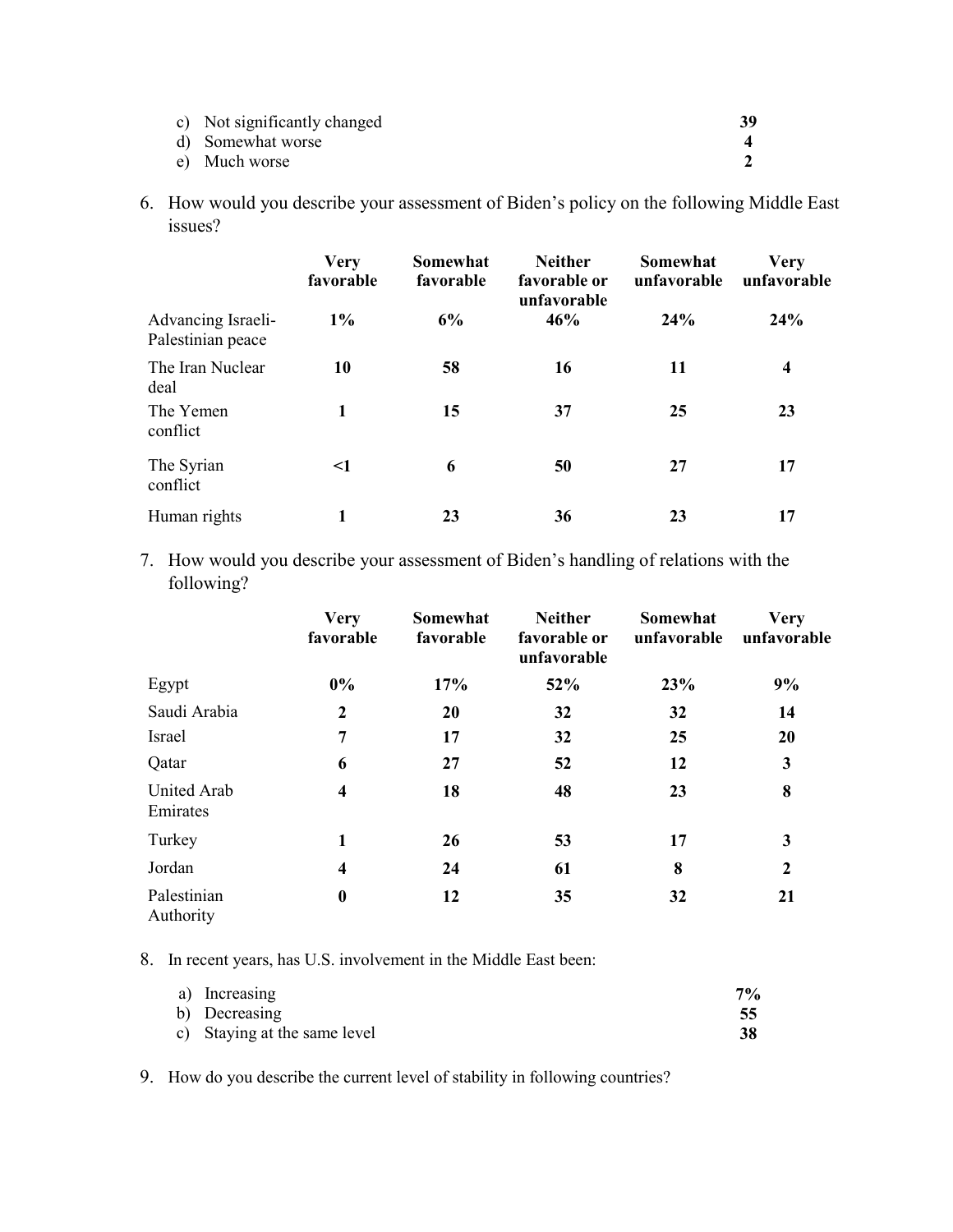|              | Very stable | Somewhat stable | Somewhat<br>unstable | Very unstable |
|--------------|-------------|-----------------|----------------------|---------------|
| Egypt        | 10%         | 56%             | 31%                  | 3%            |
| Jordan       | 16          | 60              | 24                   |               |
| Saudi Arabia | 28          | 55              | 16                   |               |
| Turkey       | 12          | 49              | 36                   | 2             |
| Iran         | 10          | 56              | 31                   |               |

10. How likely is it that each of the following countries experiences regime-threatening instability within the next five years?

|              | <b>Very likely</b> | <b>Somewhat likely</b> | Somewhat<br>unlikely | <b>Very unlikely</b> |
|--------------|--------------------|------------------------|----------------------|----------------------|
| Egypt        | 6%                 | 39%                    | 44%                  | 11%                  |
| Jordan       | 4                  | 31                     | 49                   | 17                   |
| Saudi Arabia | 4                  | 23                     | 44                   | 28                   |
| Turkey       | 5                  | 41                     | 44                   | 9                    |
| Iran         | 4                  | 33                     | 49                   | 13                   |

11. Given the events in Tunisia since President Kaes Al-Saeid invoked emergency powers in July of 2021, what is your view on the likely state of democracy in Tunisia 5 years from now?

| a) Likely to be more democratic     | 5% |
|-------------------------------------|----|
| b) Likely to be less democratic     | 68 |
| c) Likely to be roughly where it is |    |

12. The stated aim of international diplomacy toward the Israeli-Palestinian conflict has been to achieve two states, the state of Israel next to a sovereign state of Palestine established within the territories that Israel occupied in the 1967 war. Which of the following is closer to your view about the likelihood of this outcome? **[RANDOMIZE]**

| a) It's no longer possible                                | 61% |
|-----------------------------------------------------------|-----|
| b) It's possible and probably within the next 10 years    |     |
| c) It's possible, but improbable within the next 10 years | 36  |

13. In your opinion, which of the following comes closest to describing the current reality in Israel, the West Bank, and Gaza: **[RANDOMIZE]**

|    | a) The state of Israel with temporary occupation of the West Bank | 2% |
|----|-------------------------------------------------------------------|----|
|    | and Gaza                                                          |    |
|    | The state of Israel with semi-permanent occupation of the West    | 27 |
|    | Bank and Gaza                                                     |    |
|    | c) Two unequal states                                             |    |
| d) | A one-state reality with inequality, but not akin to Apartheid    | 10 |
| e) | A one-state reality akin to Apartheid                             | 60 |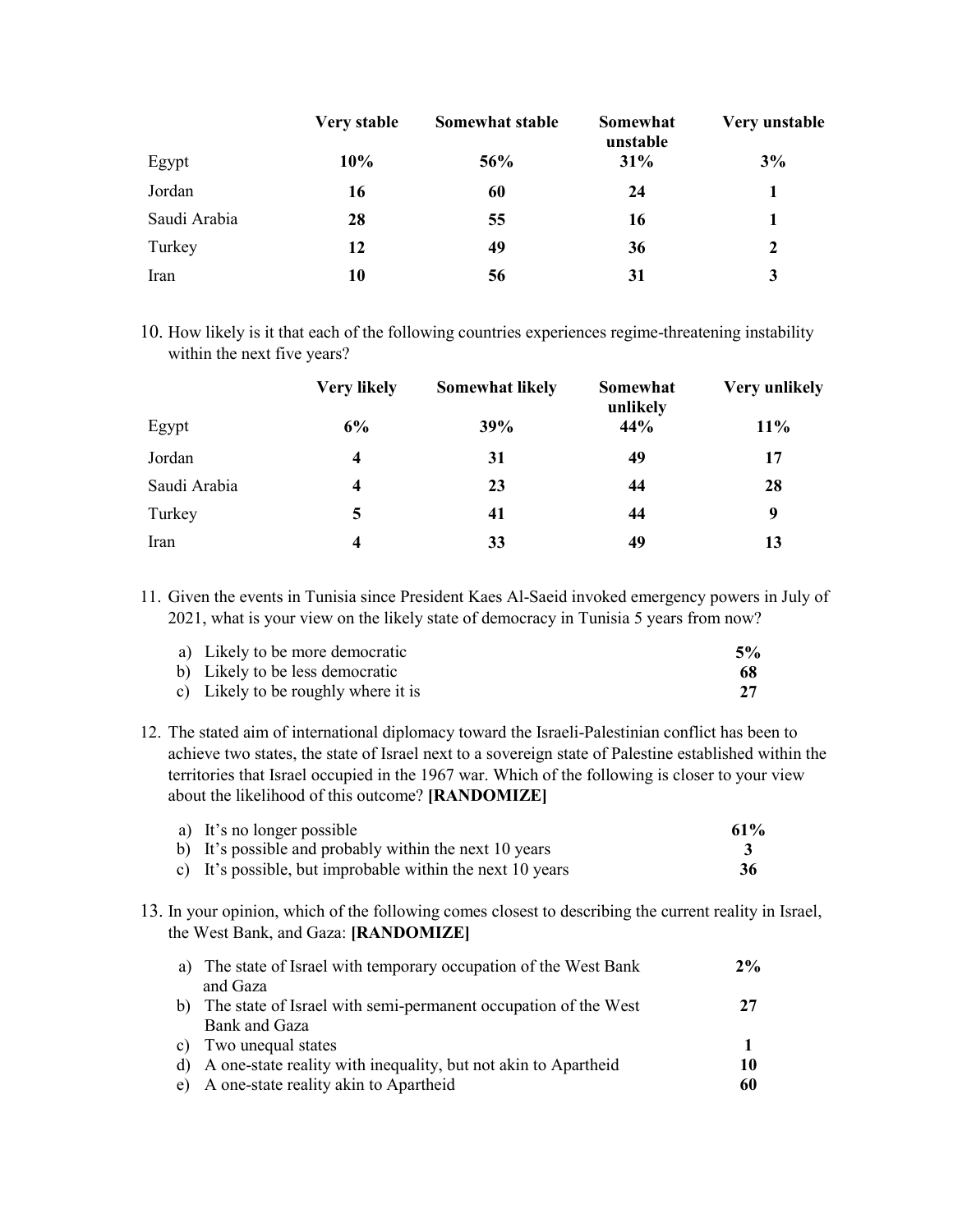14. If a two-state outcome is, or becomes, no longer possible, which of the following is most likely in Israel, the West Bank, and Gaza in the next 10 years? **[RANDOMIZE]**

| a) A single state with equality between Israelis and Palestinians | $1\%$ |
|-------------------------------------------------------------------|-------|
| b) A one-state reality with increasing inequality but not akin to | 18    |
| Apartheid                                                         |       |
| c) A one-state reality akin to Apartheid                          | 77    |
| d) A confederation                                                |       |

15. Excluding the occupied West Bank and Gaza, how would you describe the nature of the Israeli state and its relationship with non-Jewish minorities, including the roughly one-fifth of its citizens who are Arab? (Which of the following is closest to your view about the nature of Israel?) **[RANDOMIZE]**

| a) A democratic state with full equality              | <1% |
|-------------------------------------------------------|-----|
| b) A democratic state with some inequality            |     |
| c) A democratic state with deep structural inequality | -61 |
| d) A state akin to apartheid                          | 29  |

16. How would you assess the prospect of the following outcomes in Israel/Palestine during the next 5 years?

|                                                                            | <b>Very likely</b> | Somewhat<br>likely | Somewhat<br>unlikely | <b>Very</b><br>unlikely |
|----------------------------------------------------------------------------|--------------------|--------------------|----------------------|-------------------------|
| Collapse of the Palestinian<br>Authority                                   | 9%                 | $57\%$             | 33%                  | $1\%$                   |
| A new Palestinian Intifada,<br>perhaps including violent<br>confrontations | 18                 | 60                 | 22                   |                         |
| Israeli expulsion of<br>some/many Palestinians                             | 24                 | 48                 | 24                   | 4                       |
| Israeli annexation of some/all<br>of the West Bank                         | 30                 | 50                 | 17                   | 3                       |
| Status quo continues with<br>minor changes                                 | 31                 | 43                 | 23                   | 4                       |

17. What is your profession? (Please select one)

|    | a) Tenure-track professor     | $52\%$ |
|----|-------------------------------|--------|
|    | b) Non tenure-track professor | 11     |
| C) | Graduate student              | 10     |
|    | d) Professor Emeritus         | q      |
| e) | Independent scholar           |        |
|    | Retired scholar               | o      |
|    | Other                         |        |

18. Are you a member of one of the following?